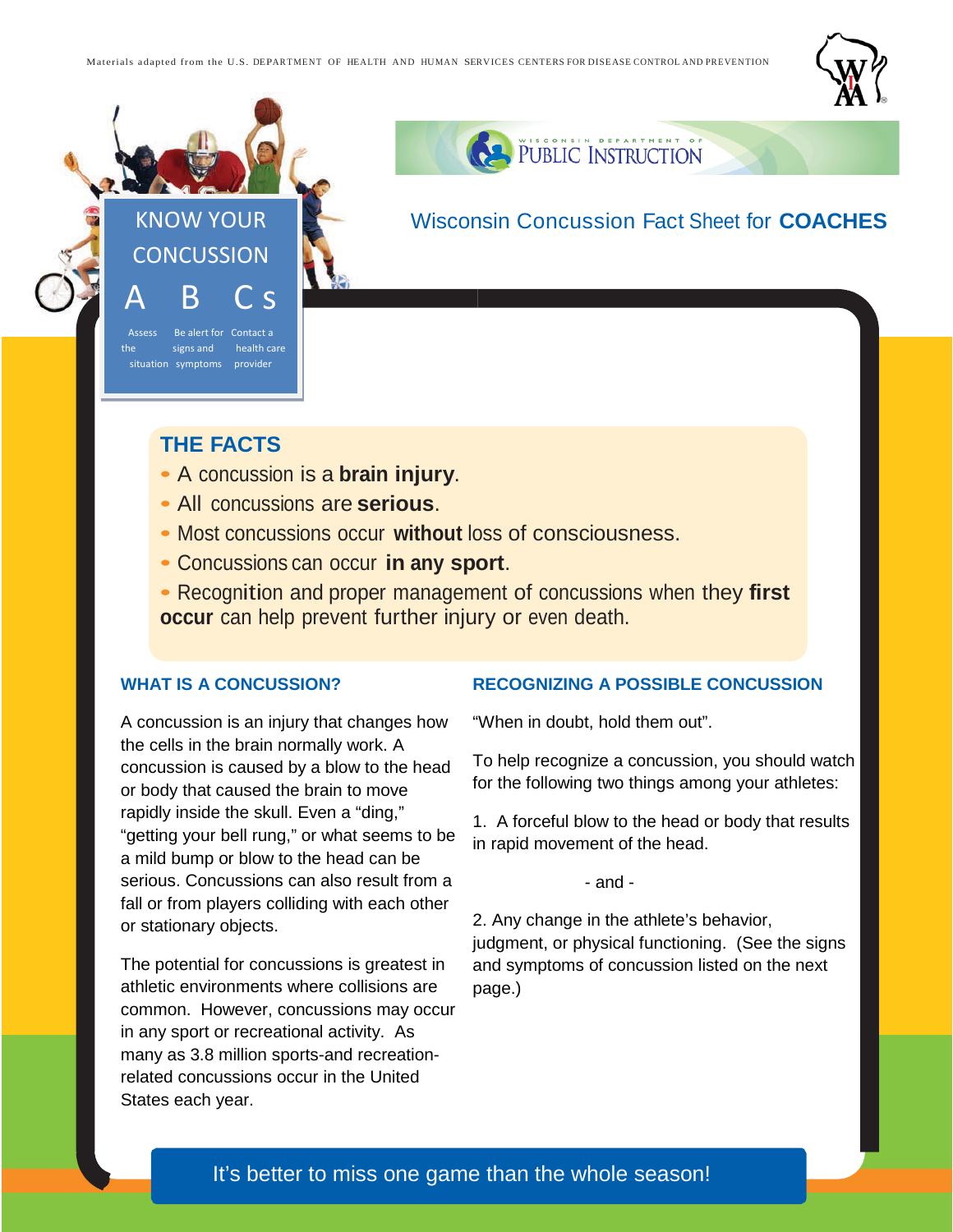When in doubt, hold them out!

### **SIGNS OBSERVED BY COACHING STAFF SYMPTOMS REPORTED BY ATHLETE**

- 
- Is confused about assignment Nausea or vomiting or position **• Balance problems or dizziness**
- Forgets sports plays Double or blurry vision
- Is unsure of game, score, or opponent Sensitivity to light
- 
- 
- Loses consciousness (even briefly) or groggy
- Shows behavior or personality Concentration or memory problems changes **• Confusion**
- Appears dazed or stunned Headache or "pressure" in head
	-
	-
	-
	-
- Moves clumsily  **Sensitivity to noise**
- Answers questions slowly  **Feeling sluggish, hazy, foggy,** 
	-
	-
	- Does not feel "right"

As an athletic coach it is your responsibility to remove an athlete from the youth athletic activity if you determine the athlete exhibits signs, symptoms, or behavior consistent with a concussion or head injury or if you suspect the athlete has sustained a concussion or head injury. The athlete then needs to be evaluated by a health care provider to determine if he/she sustained a concussion. An athlete who has been removed because of a determined or suspected concussion or head injury may not participate again until he/she is evaluated by a health care provider, is symptom free and has been provided written clearance to participate in the activity from a health care provider.

Wisconsin Act 172 defines a "health care provider" as a person whom all of the following apply:

1. He or she holds a credential that authorizes the person to provide health care.

2. He or she is trained and has experience in evaluating and managing pediatric concussions and head injuries.

3. He or she is practicing within the scope of his or her credential.

Wisconsin Act 172 defines "credential" to mean a license or certificate of certification issued by the state.

It is recommended that persons operating a youth athletic activity provide recommendations to athletes and parents about potential health care providers. <http://docs.legis.wisconsin.gov/2011/related/acts/172>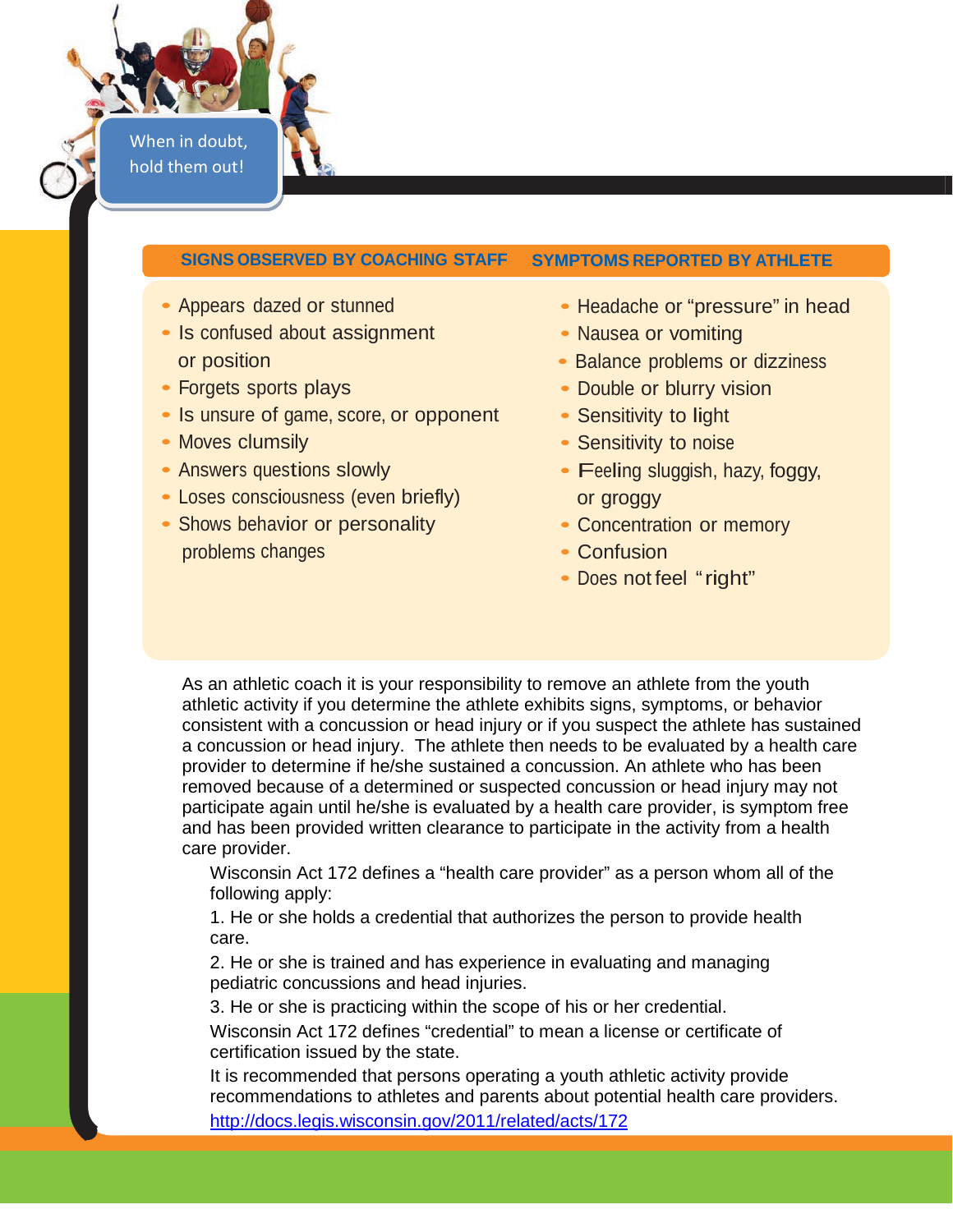### **Prevention and Preparation**

As a coach, you can play a key role in preventing concussions and responding to them properly when they occur. Here are some steps you can take to ensure the best outcome for your athletes and the team:

• **Educate athletes and parents about concussion**. At the beginning of each sports season for a youth athletic activity, distribute to each person who wishes to participate should receive concussion and head injury information (such as) 1) 'Know Your Concussion ABCs: A Fact Sheet for Parents' and 2) 'Know Your Concussion ABCs: A Fact Sheet for Athletes'. No person may participate in a youth athletic activity (practice or play) unless the person returns the 'Parent/Athlete Agreement' signed by the athlete and, if he or she is under the age of 19, by his or her parent or guardian.

Talk with athletes and their parents about the dangers and potential long-term consequences of concussion. Explain your concerns about concussion and your expectations of safe play to athletes, parents, and assistant coaches.

- **Insist that safety comes first**.
	- $\triangleright$  Teach athletes safe playing techniques and encourage them to follow the rules of play.
	- $\triangleright$  Encourage athletes to practice good sportsmanship at all times.
	- $\triangleright$  Make sure athletes wear the right protective equipment for their activity (such as helmets, padding, shin guards, and eye and mouth guards). Protective equipment should fit properly, be well maintained, and be worn consistently and correctly.

Check with your youth athletic activity organizer about concussion guidelines and policies. Concussion policy and/or management plans can be developed to include commitment to safety, emergency procedures, and a 'Return to Play' procedures.

• **Teach athletes and parents that it's not smart to play with a concussion**. Sometimes players and parents wrongly believe that it shows strength and courage to play injured. Discourage others from pressuring injured athletes to play. Know if players have ever had previous concussions. Never allow an athlete that has a confirmed or suspected concussion to return to activity until symptom free and provided with written clearance from a health care provider. Don't let athletes persuade you they are fine.

• **Prevent long-term problems**. A repeat concussion that occurs before the brain recovers from the first can slow recovery or increase the likelihood of having long-term problems. In rare cases, repeat concussions can result in *Second Impact Syndrome,* which causes brain swelling, permanent brain damage, and even death. This more serious condition is called *second impact syndrome*. Keep athletes with known or suspected concussion from play until they have been evaluated by a health care provider with experience in evaluating for concussion. Remind your athletes: "It's better to miss one game than the whole season."